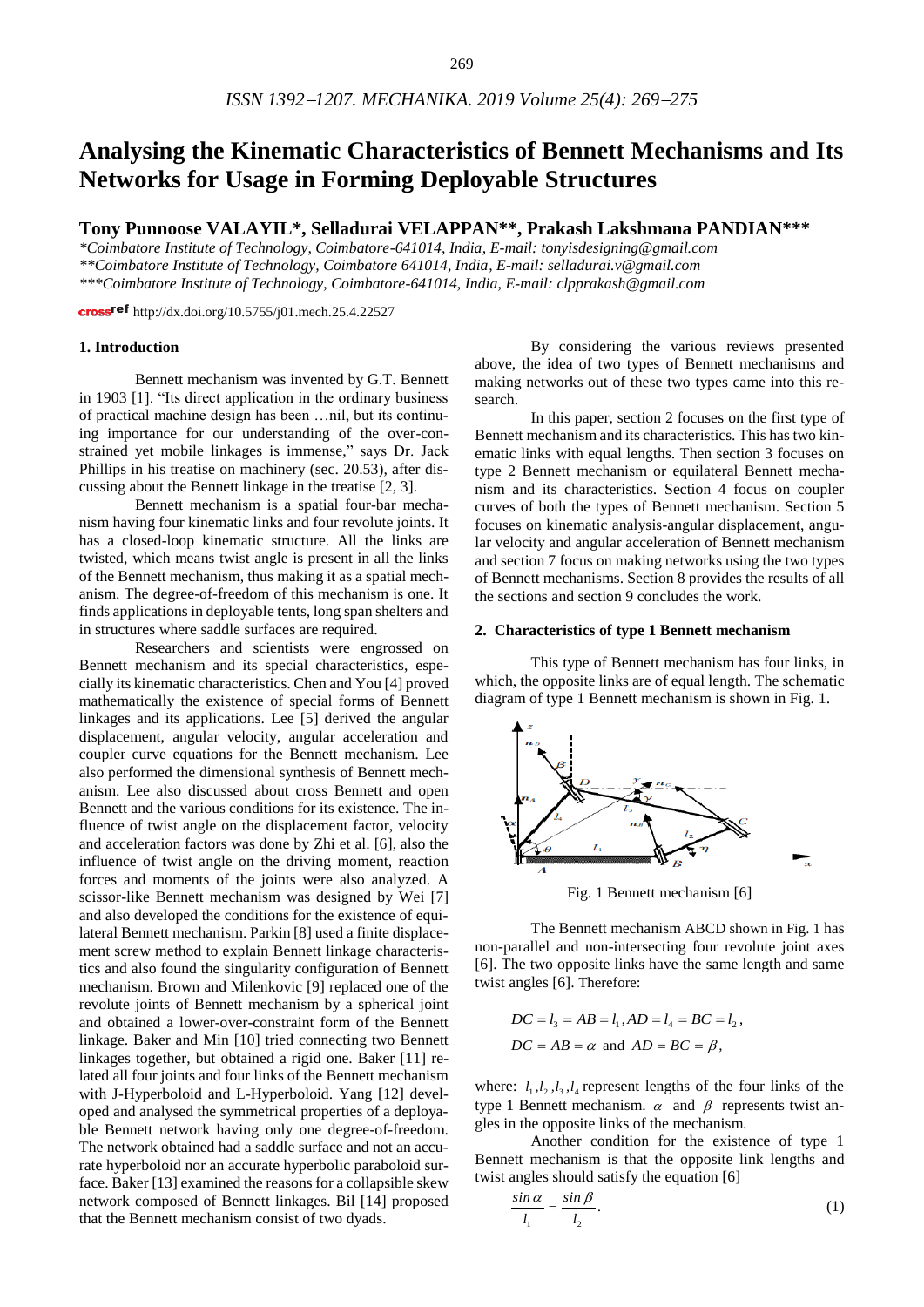Using the above-mentioned conditions, a physical model of type 1 Bennett mechanism was constructed using Polyvinyl chloride pipe (PVC). Then two of its kinematic links are connected using a nut and bolt to make it a turning pair. The turning pair will have one degree-of-freedom and this arrangement is shown in Fig. 2, a. The z-axis points along the axis of rotation for revolute joints. Then using the same above-mentioned conditions, a 3D model of the type 1 Bennett mechanism was developed in MATLAB as well and is shown in Fig. 2, b.



Fig. 2 Type 1 Bennett mechanism (a) physical model, (b) MATLAB model

## **3. Characteristics of type 2 Bennett mechanism**

Type 2 Bennett mechanism is also known as equilateral Bennett mechanism. A physical model which was constructed using PVC and the MATLAB model of equilateral Bennett mechanism is shown in Fig. 3, a and b.



Fig. 3 Equilateral Bennett mechanism (a) physical model (b) MATLAB model

The conditions for the existence of equilateral Bennett mechanism is given by [12]:

$$
\alpha + \beta = \pi
$$
  
\n
$$
l_1 = l_2 = l_3 = l_4
$$
\n(2)

where:  $l_1, l_2, l_3, l_4$  represent lengths of the four links of the equilateral Bennett mechanism. α and β represent twist angles present in the opposite links of the equilateral Bennett mechanism.

## **4. Coupler curves for type 1 and type 2 Bennett mechanisms**

Coupler curve is a path traced by any point on the coupler link. Coupler link is a link which connects the input link and the output link. In Fig. 1 DC is the coupler link. It is very important to find the path traced by a point on the coupler link because in many simple mechanisms having only four links, this path denotes the output for the application to be used. Information about coupler curve is also important for solving path generation and rigid-body guidance problem [15]. In order to plot the coupler curve for the type 1 and type 2 Bennett mechanisms, the coordinates for all the four revolute joints are found out. Now consider the type 1 Bennett mechanism ABCD (as in Fig. 1) for coupler curve analysis. Let's attach a fixed reference frame at A. Then the joint coordinates are obtained as [6]:

$$
A(0,0,0), B(l_1,0,0), D(l_2 \cos \theta, l_2 \sin \theta,0)
$$
  

$$
C((l_1 + l_2 \cos \eta), (l_2 \cos \alpha \sin \eta), (l_2 \sin \alpha \sin \eta))
$$

The path traced by point C can be considered for plotting the coupler curve for the above-mentioned Bennett mechanism. Therefore the input angle  $\theta$  and the output angle  $\eta$  are calculated by using the equation [6]:

$$
\eta = \begin{cases} 2\pi + 2\arctan\left(K\tan\frac{\theta}{2}\right), \theta \in [0, \pi]\end{cases}
$$
  

$$
2\arctan\left(K\tan\frac{\theta}{2}\right), \theta \in [\pi, 2\pi]
$$
 (3)

where:

$$
K = -\frac{\sin(\beta \pm \alpha)}{\sin(\alpha) - \sin(\beta)}.
$$
\n(4)

The coupler curve is plotted using MATLAB and is shown in Fig. 4.



Fig. 4 Coupler Curve for type 1 Bennett mechanism

The above coupler curve indicates that the point C moves in a three-dimensional space for each and every variation of the input angle  $\theta$  from 0<sup>0</sup> to 360<sup>0</sup>.

Similarly, the coupler curve for equilateral Bennett mechanism can be plotted easily by substituting  $l_1 = l_2$  and  $\alpha + \beta = \pi$  (these equations forms the conditions for its existence as mentioned in section 3) in the above equations.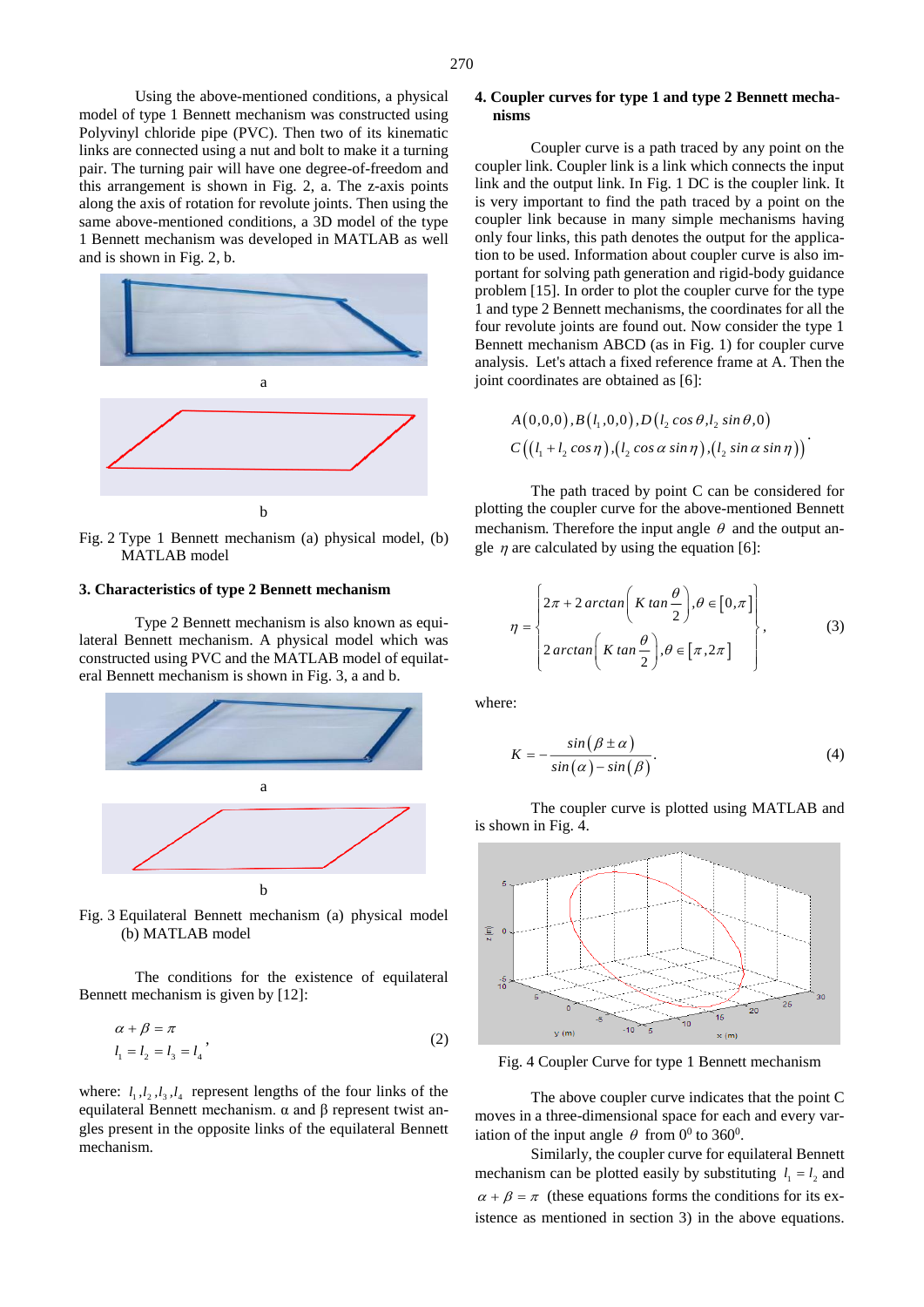Path traced by point C of type 2 Bennett mechanism is shown in Fig. 5.



Fig. 5 Coupler curve for equilateral Bennett mechanism

The results presented in Figs.4 and 5 indicates that the point C moves in a three-dimensional space making both type 1 and type 2 Bennett mechanism a spatial mechanism. Also, it is clear from both the figures that type 1 and type 2 Bennett mechanisms have different output motions and hence for solving the path generation problem different strategies have to be followed for both the types of Bennett mechanism.

## **5. Kinematic analysis - angular displacement, angular velocity and angular acceleration of Bennett mechanisms**

Input-output displacement equation can be obtained from the length of the coupler link CD by considering the coordinates of the joints C and D [6].

$$
cos(\theta)cos(\eta) + \left(\frac{l_1}{l_2}\right)(cos(\theta) - cos(\eta)) +
$$
  
+ cos(\alpha) sin(\theta) sin(\eta) = 1. (5)

A graph is plotted between the input angle  $\theta$  versus the output angle  $\eta$  in MATLAB and as shown in Fig. 6.



Fig. 6 Angular displacement graph ( $\theta$  vs.  $\eta$ )

The graph (Fig. 6) is for the type 1 Bennett mechanism.

The application of the half-angle relations to above Eq. (5) relates to the following equation [6]:

$$
f_1(\theta) x^2 + 2 f_2(\theta) x + f_3(\theta) = 0,
$$
 (6)

where:

$$
x = \tan\left(\frac{\eta}{2}\right),\tag{7}
$$

$$
f_1(\theta) = \left( \left( \frac{l_1}{l_2} \right) - 1 \right) \left( \cos \theta + 1 \right)
$$
  
\n
$$
f_2(\theta) = \cos \alpha \sin \theta
$$
  
\n
$$
f_3(\theta) = \left( \left( \frac{l_1}{l_2} \right) + 1 \right) \left( \cos \theta - 1 \right)
$$
 (8)

By using the above equations, it yields two solutions for  $\eta$  as follows [5]:

$$
\eta = 2 \tan^{-1} \left\{ \frac{-f_2(\theta) \pm \sqrt{f_2(\theta)^2 - f_1(\theta) f_3(\theta)}}{f_1(\theta)} \right\}.
$$
 (9)

The  $\pm$  sign in the above equation can be interpreted as representing two kinds of Bennett mechanisms as shown in Fig. 7.



Fig. 7 Two kinds of Bennett 4R mechanisms [5]

The plus indicates an open type and the minus indicates the cross type. The above equation for  $\eta$  can be rewritten as [5]:

$$
\frac{\tan\frac{\eta}{2}}{\tan\frac{\theta}{2}} = \frac{\cos[(\alpha-\beta)/2]}{\cos[(\alpha+\beta)/2]},
$$
\n(10)

or

$$
\frac{\tan\frac{\eta}{2}}{\tan\frac{\theta}{2}} = -\frac{\sin[(\alpha+\beta)/2]}{\sin[(\alpha-\beta)/2]},
$$
\n(11)

where: 
$$
\frac{l_1}{l_2} = \pm \frac{\sin \alpha}{\sin \beta}
$$
 and

$$
\tan\frac{\theta}{2} = \frac{\sin\theta}{(1+\cos\theta)}.\tag{12}
$$

In which angles  $\alpha$  and  $\beta$  may be acute or obtuse, and positive or negative.

Differentiating the displacement equation (5) with respect to time the angular velocity ratio can be obtained as [5]:

$$
Vr = \frac{\eta}{\dot{\theta}},\tag{13}
$$

where: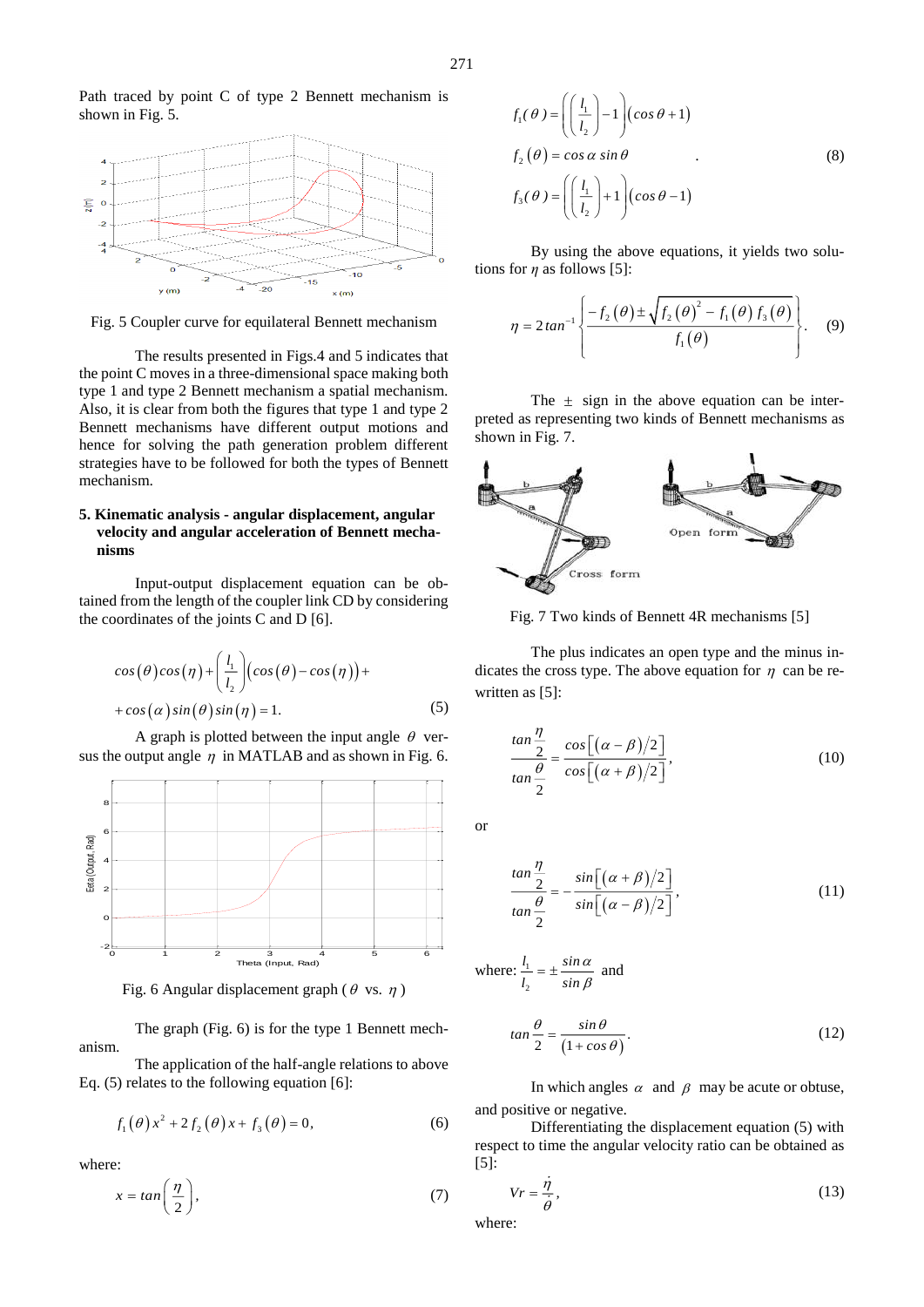$$
V_r = \begin{pmatrix} \frac{l_1}{l_2} \sin \theta + \sin \theta \cos \eta - \cos \alpha \cos \theta \sin \eta \\ \frac{l_1}{l_2} \sin \eta - \cos \theta \sin \eta + \cos \alpha \sin \theta \cos \eta \\ l_2 \end{pmatrix} . \tag{14}
$$

This equation is known as angular velocity equation. A graph is plotted between the input angles  $\theta$  vs. the angular velocity  $V_r$ . The obtained graph in MATLAB is as shown in Fig. 8.



Fig. 8 Relation between Angular Velocity vs.  $\theta$ 

Angular acceleration can be obtained if we again differentiate the displacement equation (5) with respect to time [5]:

$$
\ddot{\eta} = D_1(\theta) \times
$$
  
 
$$
\times \Big\{\dot{\theta}^2 \Big[D_2(\theta) V_r^2 - 2D_3(\theta) V_r + D_4(\theta)\Big] + \ddot{\theta} D_5(\theta)\Big\}, (15)
$$

where:

$$
D_1(\theta) = \left( \frac{1}{\left( \frac{l_1}{l_2} \sin \eta - \cos \theta \sin \eta + \cos \alpha \sin \theta \cos \eta \right)} \right),
$$
  
\n
$$
D_2(\theta) = \left( 1 - \frac{l_1 \cos \theta}{l_2} \right),
$$
  
\n
$$
D_3(\theta) = (\sin \theta \sin \eta + \cos \alpha \cos \theta \cos \eta),
$$
  
\n
$$
D_4(\theta) = \left( 1 + \frac{l_1 \cos \eta}{l_2} \right),
$$
  
\n
$$
D_5(\theta) = \left( \frac{l_1}{l_2} \sin \theta + \sin \theta \cos \eta - \cos \alpha \cos \theta \sin \eta \right).
$$
  
\n(16)

Then a graph is plotted between the input angles  $\theta$ vs. the angular acceleration  $\eta$ ). The obtained graph from MATLAB is as shown in Fig. 9.



Fig. 9 Relation between Angular Acceleration vs.  $\theta$ 

#### **6. Bennett networks**

A group of Bennett mechanisms are interconnected to form a network. The way of interconnecting plays a major role in forming a network. Here a single Bennett mechanism is taken and its entire links are extended. Then the remaining Bennett mechanisms are connected to these extended links. Therefore on actuating the two adjacent extended links the entire network gets actuated. Instead of using extended links, if we use normal links then each row of the network should be actuated separately.

In this paper, the network is made only by using extended links and hence a single actuation is alone needed to operate.

A network of Bennett mechanism was designed to analyze its mechanical behavior. To achieve this, a Bennett linkage is constructed based on the geometrical conditions and the kinematics of the mechanism. A Bennett network with 9 identical Bennett mechanisms were built physically by using Polyvinyl chloride (PVC) pipes and joints with nut and bolt which acts as a one degree-of-freedom joint. The position of each joints were calculated mathematically and then the network was simulated in MATLAB.

As shown in Fig. 10, the mechanisms are arranged in such a way that the one Bennett mechanism having extended links was placed at the centre and the remaining 8 mechanisms were connected surrounding it, so that on actuating the extended links the entire network gets actuated. This is illustrated in Fig. 10.



Fig. 10 A Bennett network developed in MATLAB

In order to construct a network using Bennett linkages, one Bennett linkage with extended links marked with number '1' and shown in black lines is put in the centre which satisfies all the Bennett conditions are shown in Fig. 10. All other Bennett linkages with identical geometric parameters like linkage 1 are arranged surrounding linkage 1. It means that all vertical links and all horizontal links are in the same parameters respectively. In this network, each thick black line represents a rigid link extended from linkage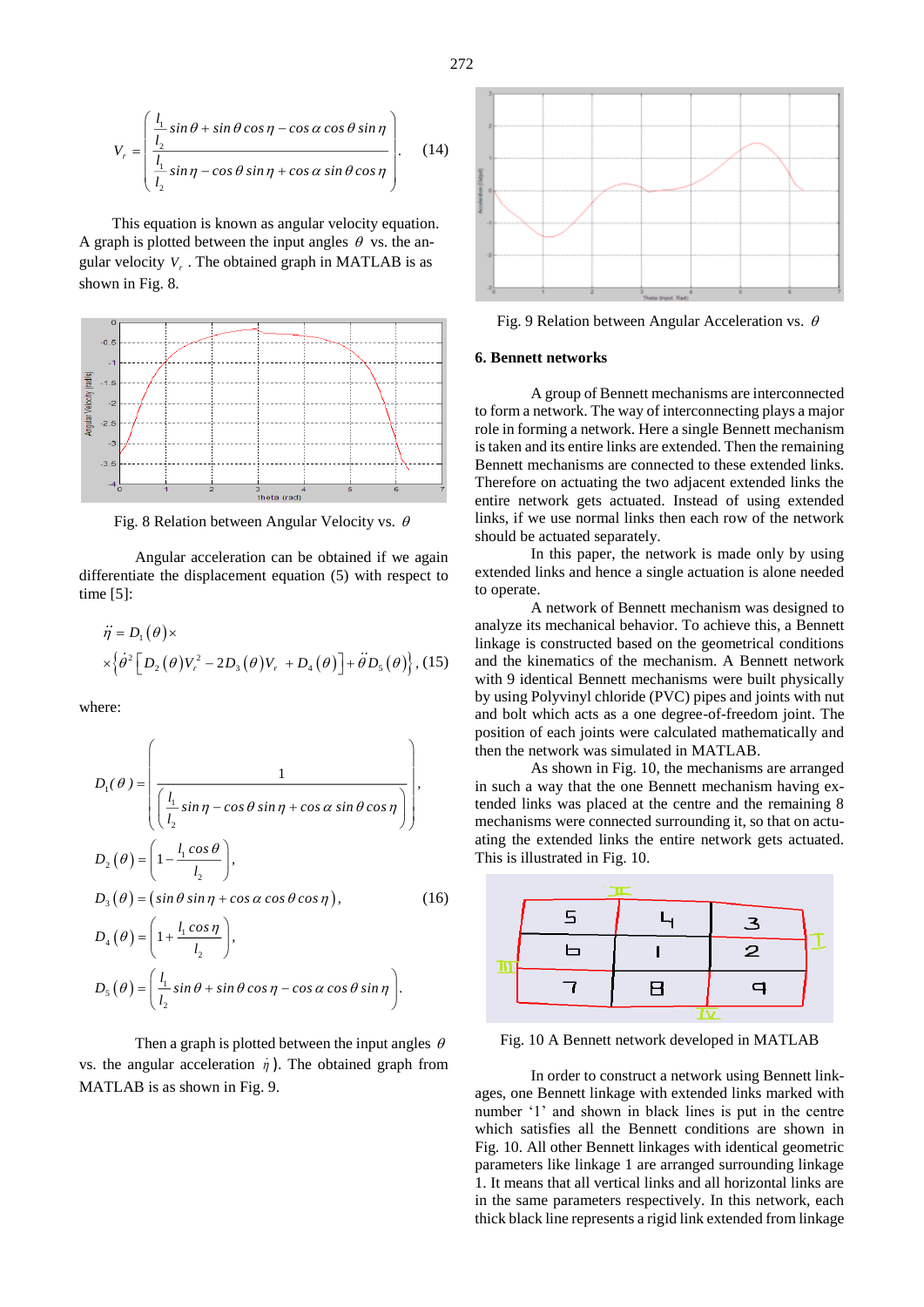1. The segment of each thin red line also represents a rigid link. The intersection points of thick or thin lines in network are all revolute joints for Bennett linkages. In this way, the network of Bennett Linkage is formed.

Type 1 and type 2 Bennett mechanisms are used to construct networks. Therefore two Bennett networks are obtained. To solve the problem let us consider first the type 1 Bennett mechanism.

To construct a network using type 1 Bennett mechanism, the link lengths are taken as  $l_1=167.7$  cm and  $l_2$ =100 cm. Twist angles are taken as  $\alpha = 30^\circ$  and  $\beta$  = 17.46<sup>°</sup>. By using this data, a physical model of a Bennett network using type 1 Bennett mechanism is constructed and shown in Fig. 11.



Fig. 11 Constructed model of a Bennett Network using type1 Bennett mechanism

To determine the mobility of the Bennett network, inner angles of linkage 1 can be taken as the input angle. As Bennett linkage has mobility one, linkages 2, 4, 6, and 8 in the network are driven by linkage 1 through their extended links. The four extended links of the linkage 1 divide the whole network into four regions, I, II, III, and IV. Therefore in the region I, linkages 3 is driven by the extended links of linkage 1 and the links of linkage 2 and so on for other linkages of other regions. Through such kinematic transform, the whole network can be driven uniquely by the input in linkage 1. Therefore, all the Bennett linkages in the network are compatible to each other. And the network has a mobility of one.

The coordinates of all the joints in the network are calculated using type 1 bennet mechanism for three different input angles of  $\theta$  ( $\theta = 30^{\circ}$ ,  $\theta = 60^{\circ}$ ,  $\theta = 90^{\circ}$ ). The network was drawn for these configurations in MATLAB and different shapes of the network are obtained in Fig. 12.

Comparison of type 1 physical model with the type 1 MATLAB model can done using Fig. 11 and Fig. 12, c. In Fig. 11, saddle surface formation can be observed clearly.

In the second model i.e. replacing opposite equal links with all equal links. The configuration parameters are  $l_1=l_2=100$  cm and  $\alpha = 30^\circ$ . The coordinates of all the joints are calculated for two different input angles of  $\theta$  ( $\theta = 30^{\circ}$ and  $\theta = 60^\circ$ ). The network was drawn for these configurations in MATLAB and different shapes of the network are obtained and are shown below in Fig. 13, a and b. For  $\theta = 90^{\circ}$  we get the same configuration as shown in Fig. 12, c.

## **7. Different cases**

By changing the twist angle, the shape of the network is analysed:

*Case 1*: With  $\alpha = 20^{\circ} l_1 = 167.7$  cm,  $l_2 = 100$  cm. *Case 2*: With  $\alpha = 30^{\circ} l_1 = 167.7$  cm,  $l_2 = 100$  cm.



Fig. 12 Type 1 Bennett Network. (a) Network for  $\theta = 30^\circ$ . (b) Network for  $\theta = 60^\circ$ . (c) Network for  $\theta = 90^\circ$ 



Fig. 13 Type 2 Bennett Network. (a) Network for  $\theta = 30^{\circ}$ . (b) Network for  $\theta = 60^\circ$ 



Fig. 14 Saddle Shape formation (a) Case 1 (b) Case 2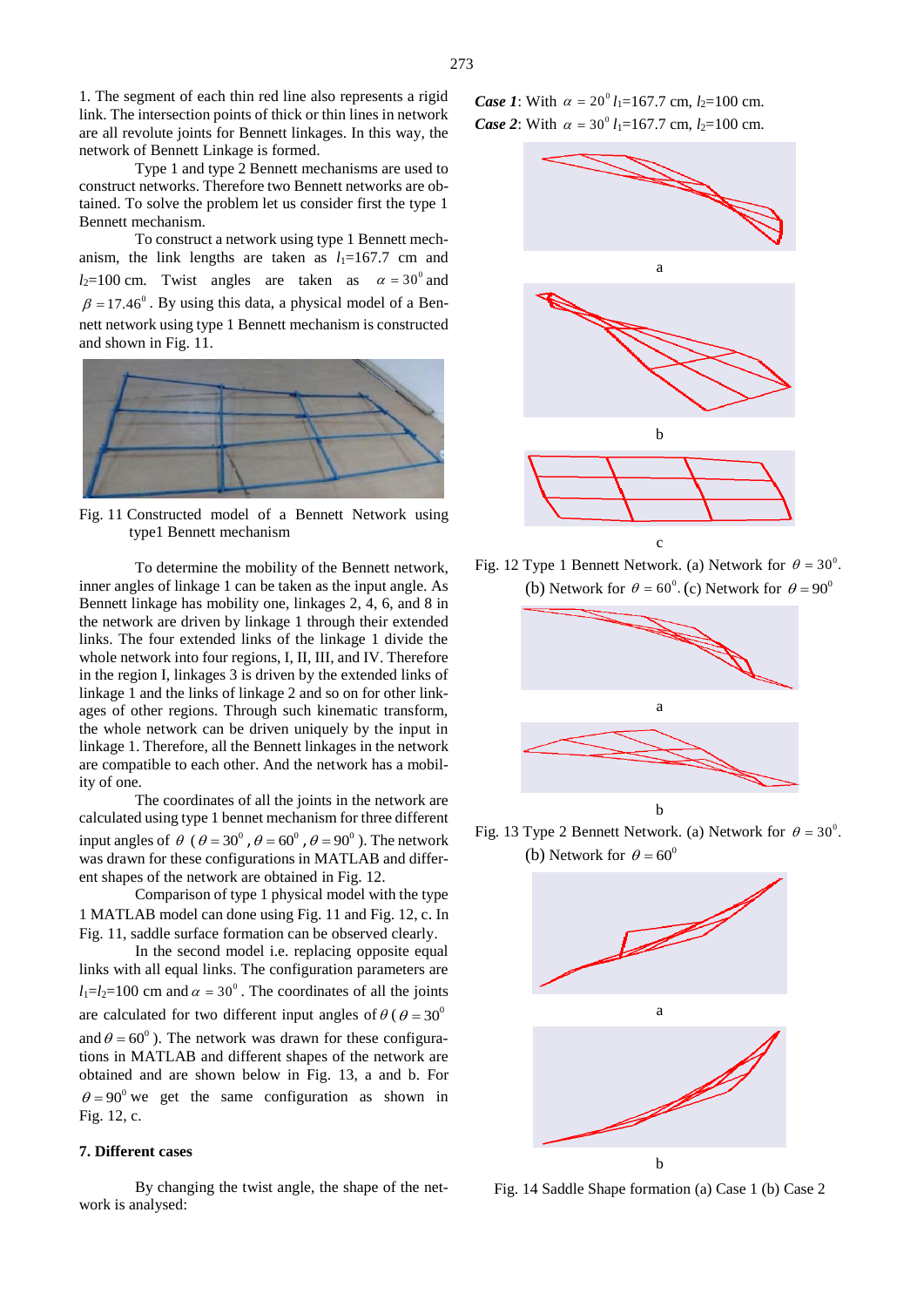By analysing the shape of the networks in the above Figs. 14, a and b, it can be observed that the shape of the network for different twist angle, but same input angle, it gives a saddle surface. By increasing the twist angles, the saddle structure is formed perfectly. Thus twist angles are the main reason for forming these saddle structures using Bennett mechanism.

A saddle shape has opposite curvatures, a downward arch in one direction and an upward arch in another direction. Obtaining the perfect saddle is very difficult when constructing at a plane higher than the lower ground level. Hence to obtain a perfect and expected saddle shape, the required saddle structure is designed by choosing the appropriate link length and twist angle. If there is any change in the design, the design can be altered and then the design can be constructed at the lower level. Note that only the base frame is alone constructed. Since it is a deployable structure, it can be folded and then raised to the top floor and then expanded and then the movements of the links are arrested so that it does not fold. This forms as a base for the saddle structure and hence it makes the work easier in building the saddle roofs.

#### **8. Results**

Two types of the Bennett mechanims are constructed, both physically and in MATLAB i.e. one with opposite links of equal length and another with all the links of equal length. Former is called as the type 1 Bennett mechanism and the later is called as type 2 Bennett mechanism. From section 2 and 3 presented in this paper, it is found that the working range for both the models is equal to 145°, but the minimum folding angle differs. For type 2 Bennett mechanism, the minimum folding angle is 7°, but for type 1 it is 9°. Hence the foldability of using type 2 Bennett linkages is high and hence it is more compact than type 1 Bennett mechanism. Type 2 Bennett mechanism is also known as equilateral Bennett mechanism.

From Section 5 presented in this paper it can be concluded that, in the 2 types of Bennett mechanism, the influence of twist angle  $\alpha$  on displacement factor is very less or negligible. It is to be noted from Fig. 6 and Fig. 9 that the plot is asymmetrical at  $\theta = \eta = \pi$  Thus the results show that twist angle  $\alpha$  has few influence on the displacement factor and has a greater influence on the velocity and acceleration factors.

Then Bennett networks were constructed both physically and in MATLAB using both the types of Bennett in section 6. On analysing the two kinds of developed Bennett networks, the shape of the structure was found to be similar to that of a saddle. It was found that the network is a deployable structure and has a shape of the saddle structure. The steepness of the saddle shaped structure formation was analysed by varying the twist angles and keeping the link length as constant. It is found that the steepness of the saddle surface formation is obtained with the increase in twist angle

From the two configurations of Bennett network, it is found that the input angle working ranges differ for both type 1 and type 2 Bennett mechanism. Input angle working range for type 1 is from 30° to 149° and the input angle working range for type 2 is from 21° to 140°. This shows that working range for both the networks is  $119<sup>0</sup>$  and therefore working with type 2 is more compatible than working

Thus this network operates similar to that of a deployable structure i.e. the network becomes more compact when the angle between the adjacent extended links (black colour links seen in Fig. 10) are less, the network gets expanded when the angle between the extended links increases up to 90°, after 90° the network starts shrinking. From Fig. 12 a, b and c, as θ increases from 0 to π, this network experiences expansion and folding successively. When *θ* reaches

2  $\frac{\pi}{\pi}$ , the network reaches its deployed configuration (Fig. 12, c).

The networks were then simulated to identify the singularity point along with its orientation for further analysis. Singularity occurs at  $\theta = 150^{\circ}$  for the first network with opposite links equal in length and at  $\theta = 141^{\circ}$  for the second network with equilateral Bennett mechanisms. These results are novel and not attempted before by researchers. Coupler curve for both the Bennett mechanisms were plotted in MATLAB.

## **9. Conclusion**

Two types of Bennett mechanisms were identified and then constructed, physically and also in MATLAB software, based on their geometrical conditions and the kinematics. The problem is to identify the type of Bennett mechanism that is most appropriate for developing deployable structures.

Type 1 and type 2 Bennett mechanisms has only four links, it's a simple mechanism and not a compound mechanism. The basic difference between two mechanism are Type 1 Bennett mechanism has opposite links of same length and type 2 Bennett mechanism has all the links of same length. Type 2 Bennett mechanism (we can also call it as Equilateral Bennett mechanism) was found to be the best when compared to type 1 for application such as deployable structure.

The problem was solved by taking both the two types of Bennett mechanism individually and constructing a physical model using PVC pipe and a nut and bolt arrangement. Also the two types were simulated in MATLAB as well. After considering individually, a network was constructed physically and using MATLAB using nine Bennett mechanisms connected together in a particular manner such that one of the Bennett mechanism placed at the centre has extended links. Then based on the minimum foldable input angle configuration, the type of Bennett mechanism which is more foldable and compact was founded. Again type 2 Bennett mechanism was the best.

The network is made of nine Bennett mechanisms combinations. When analysing the network it was found that while extending the input links from  $0^0$  to  $180^0$  it has formed a shape of a saddle. Therefore, a saddle surface was created.

Next was to obtain a perfect and expected saddle shape, the required saddle structure should be designed by choosing the appropriate link length and twist angle for Bennett mechanism. The obtained network is similar to that of a deployable structure. Deployable structures can be easily folded and are compact. Therefore their storage and trans